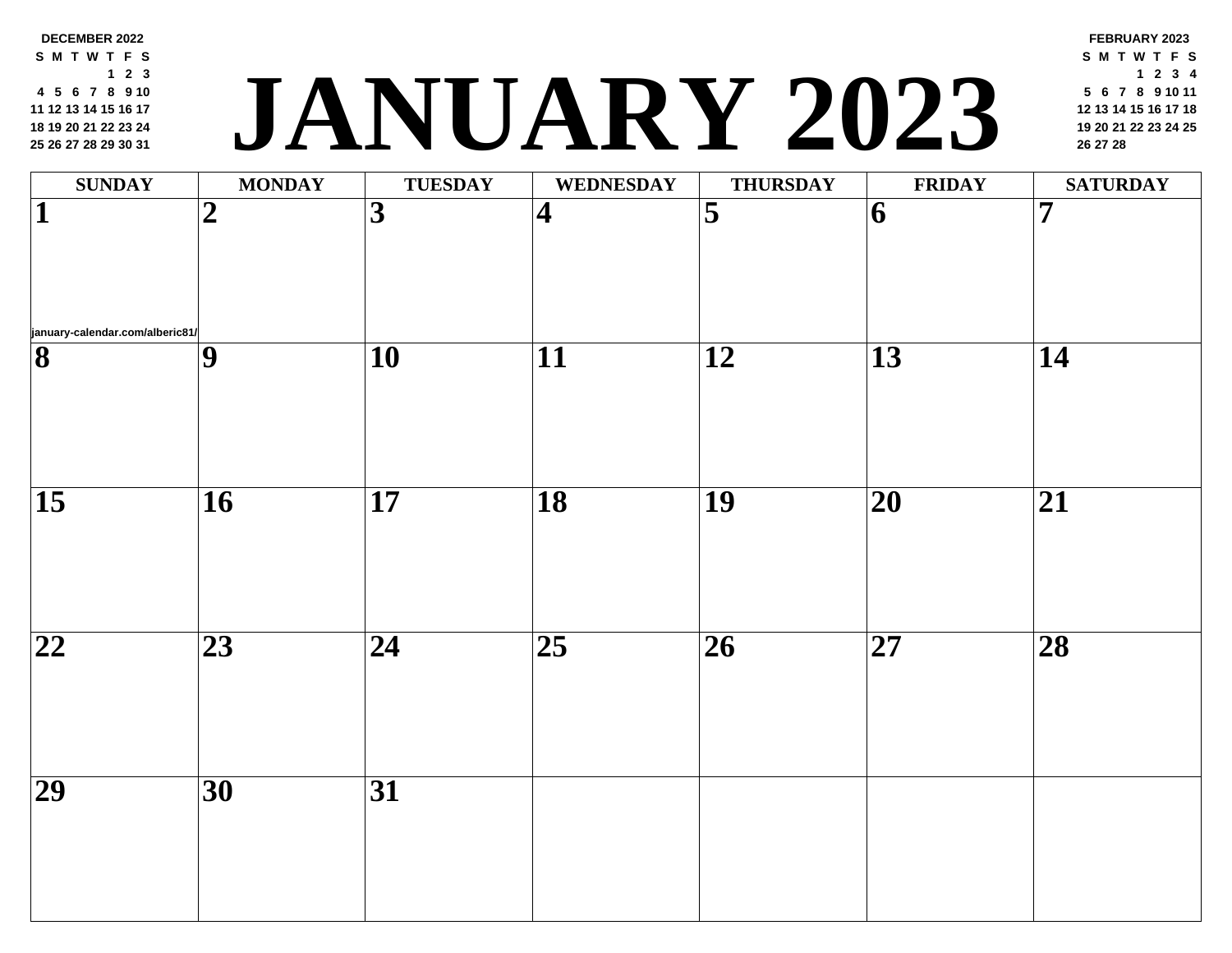## **<sup>19</sup> <sup>20</sup> <sup>21</sup> <sup>22</sup> <sup>23</sup> <sup>24</sup> <sup>25</sup> FEBRUARY 2023 <sup>26</sup> <sup>27</sup> <sup>28</sup> <sup>29</sup> <sup>30</sup> <sup>31</sup>**

| <b>SUNDAY</b>       | <b>MONDAY</b>            | <b>TUESDAY</b>           | <b>WEDNESDAY</b>        | <b>THURSDAY</b>                                    | <b>FRII</b>             |
|---------------------|--------------------------|--------------------------|-------------------------|----------------------------------------------------|-------------------------|
|                     |                          |                          | $\mathbf{1}$            | $\overline{2}$                                     | $\overline{\mathbf{3}}$ |
| $\overline{\bf{5}}$ | $\overline{\mathbf{6}}$  | $\overline{7}$           | $\overline{\mathbf{8}}$ | tebruary-calendar.com/alberic81/<br>$\overline{9}$ | $\overline{10}$         |
|                     |                          |                          |                         |                                                    |                         |
| $\overline{12}$     | $\overline{13}$          | $\overline{14}$          | $\overline{15}$         | $\overline{16}$                                    | $\overline{17}$         |
| $\overline{19}$     | $\overline{\mathbf{20}}$ | $\overline{21}$          | $\overline{22}$         | $\overline{23}$                                    | $\overline{24}$         |
| $\overline{26}$     | $\overline{27}$          | $\overline{\mathbf{28}}$ |                         |                                                    |                         |
|                     |                          |                          |                         |                                                    |                         |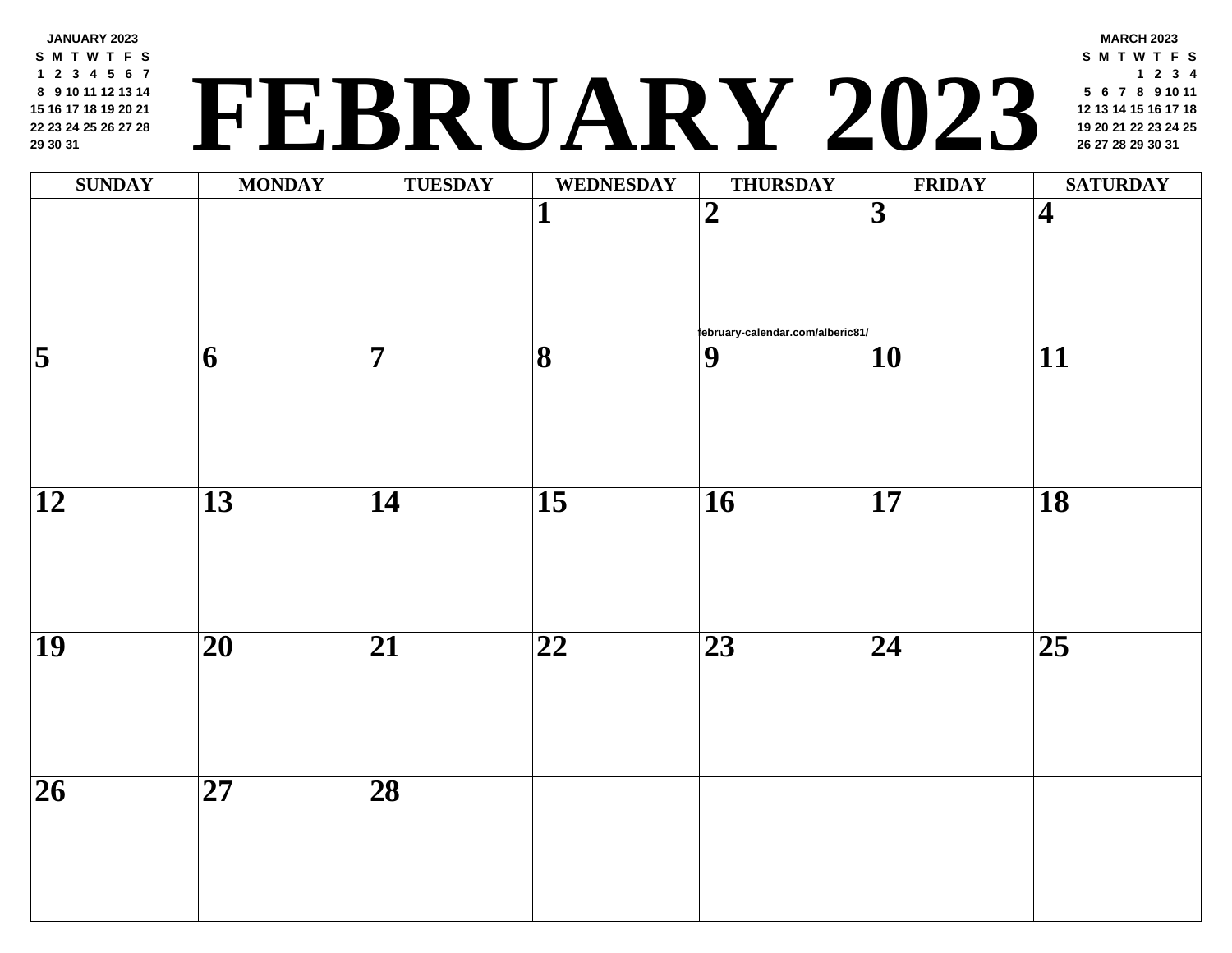**FEBRUARY 2023 S M T W T F S 2 3 4 6 7 8 9 10 11 13 14 15 16 17 18 20 21 22 23 24 25 27 28**

## **<sup>23</sup> <sup>24</sup> <sup>25</sup> <sup>26</sup> <sup>27</sup> <sup>28</sup> <sup>29</sup> MARCH 2023**

| <b>SUNDAY</b>      | <b>MONDAY</b>            | <b>TUESDAY</b>  | <b>WEDNESDAY</b>             | <b>THURSDAY</b>          | FRII                              |
|--------------------|--------------------------|-----------------|------------------------------|--------------------------|-----------------------------------|
|                    |                          |                 | $\mathbf{1}$                 | $\overline{2}$           | $\overline{3}$                    |
| $\overline{\bf 5}$ | 6                        | $\overline{7}$  | $\overline{\mathbf{8}}$      | $\overline{9}$           | march-calendar<br>$\overline{10}$ |
|                    |                          |                 |                              |                          |                                   |
| $\overline{12}$    | $\overline{13}$          | $\overline{14}$ | $\overline{15}$              | $\overline{\mathbf{16}}$ | $\overline{\mathbf{17}}$          |
| $\overline{19}$    | $\overline{\mathbf{20}}$ | $\overline{21}$ | $\overline{\boldsymbol{22}}$ | $\overline{23}$          | $\overline{24}$                   |
| $\overline{26}$    | $\overline{27}$          | $\overline{28}$ | $\overline{29}$              | $\overline{30}$          | $\overline{31}$                   |
|                    |                          |                 |                              |                          |                                   |
|                    |                          |                 |                              |                          |                                   |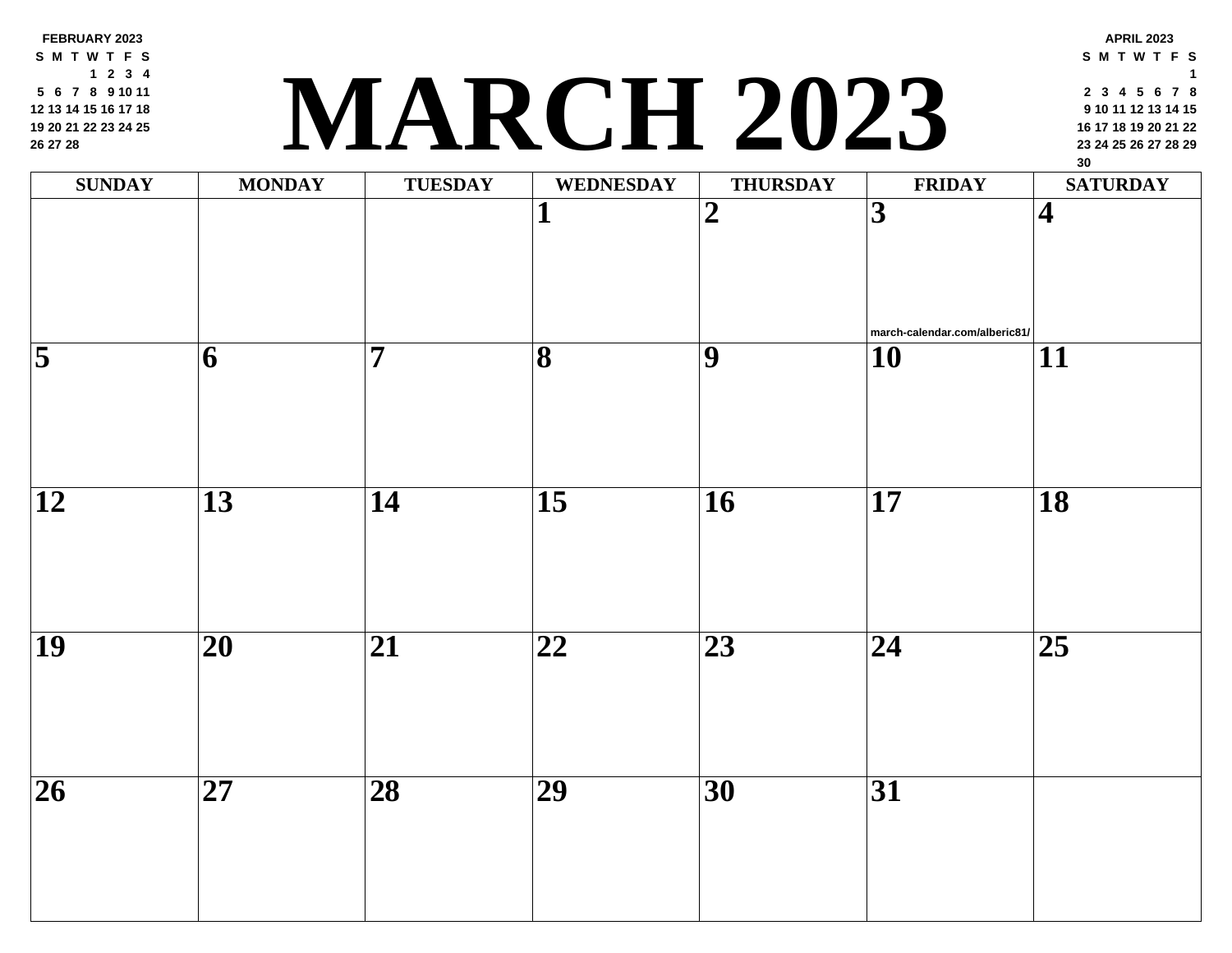**MARCH 2023 S M T W T F S 2 3 4 6 7 8 9 10 11 13 14 15 16 17 18 20 21 22 23 24 25 27 28 29 30 31**

### **<sup>21</sup> <sup>22</sup> <sup>23</sup> <sup>24</sup> <sup>25</sup> <sup>26</sup> <sup>27</sup> [APR](http://april-calendar.com/alberic81/)IL 2023 <sup>28</sup> <sup>29</sup> <sup>30</sup> <sup>31</sup>**

| <b>SUNDAY</b>           | <b>MONDAY</b>           | <b>TUESDAY</b>                      | <b>WEDNESDAY</b> | <b>THURSDAY</b>          | FRII            |
|-------------------------|-------------------------|-------------------------------------|------------------|--------------------------|-----------------|
|                         |                         |                                     |                  |                          |                 |
| $\overline{\mathbf{2}}$ | $\overline{\mathbf{3}}$ | $\overline{\mathbf{4}}$             | $\overline{5}$   | 6                        | $\overline{7}$  |
| $\overline{9}$          | $\overline{10}$         | april-calendar.com/alberic81/<br>11 | 12               | $\overline{13}$          | $\overline{14}$ |
| $\overline{16}$         | $\overline{17}$         | $\overline{18}$                     | $\overline{19}$  | $\overline{20}$          | $\overline{21}$ |
| $\overline{23}$         | $\overline{24}$         | $\overline{25}$                     | $\overline{26}$  | $\overline{\mathbf{27}}$ | $\overline{28}$ |
| $\overline{30}$         |                         |                                     |                  |                          |                 |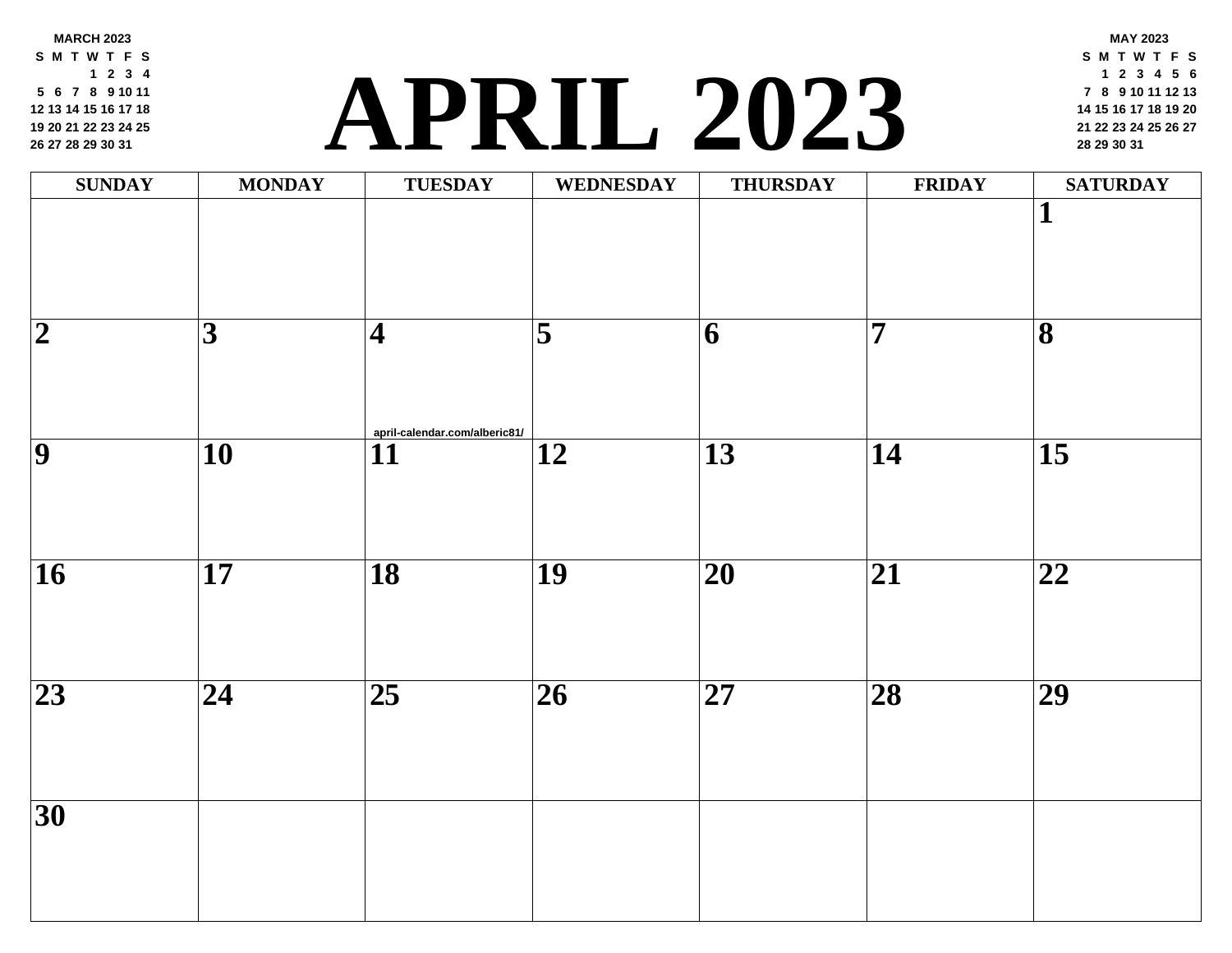| 2 3 4 5 6 7 8<br>9 10 11 12 13 14 15<br>16 17 18 19 20 21 22<br>23 24 25 26 27 28 29<br>$30\,$ |                         |                 | IA Y 2023               |                 |                          |
|------------------------------------------------------------------------------------------------|-------------------------|-----------------|-------------------------|-----------------|--------------------------|
| <b>SUNDAY</b>                                                                                  | <b>MONDAY</b>           | <b>TUESDAY</b>  | <b>WEDNESDAY</b>        | <b>THURSDAY</b> | <b>FRII</b>              |
|                                                                                                | 1                       | $\overline{2}$  | $\overline{\mathbf{3}}$ | $\vert 4 \vert$ | $\overline{\mathbf{5}}$  |
| $\overline{\bf 7}$                                                                             | $\overline{\mathbf{8}}$ | 9               | $\overline{10}$         | $\overline{11}$ | may-calendar.o<br>12     |
|                                                                                                |                         |                 |                         |                 |                          |
| $\overline{14}$                                                                                | $\overline{15}$         | $\overline{16}$ | $\overline{17}$         | $\overline{18}$ | <b>19</b>                |
| $\overline{21}$                                                                                | 22                      | $\overline{23}$ | 24                      | $\overline{25}$ | $\overline{\mathbf{26}}$ |
| $\overline{28}$                                                                                | $\overline{29}$         | $\overline{30}$ | $\overline{31}$         |                 |                          |
|                                                                                                |                         |                 |                         |                 |                          |

**3 4 5 6 7 8**

**APRIL 2023 S M T W T F S**

#### **<sup>18</sup> <sup>19</sup> <sup>20</sup> <sup>21</sup> <sup>22</sup> <sup>23</sup> <sup>24</sup> MAY 2023 <sup>25</sup> <sup>26</sup> <sup>27</sup> <sup>28</sup> <sup>29</sup> <sup>30</sup>**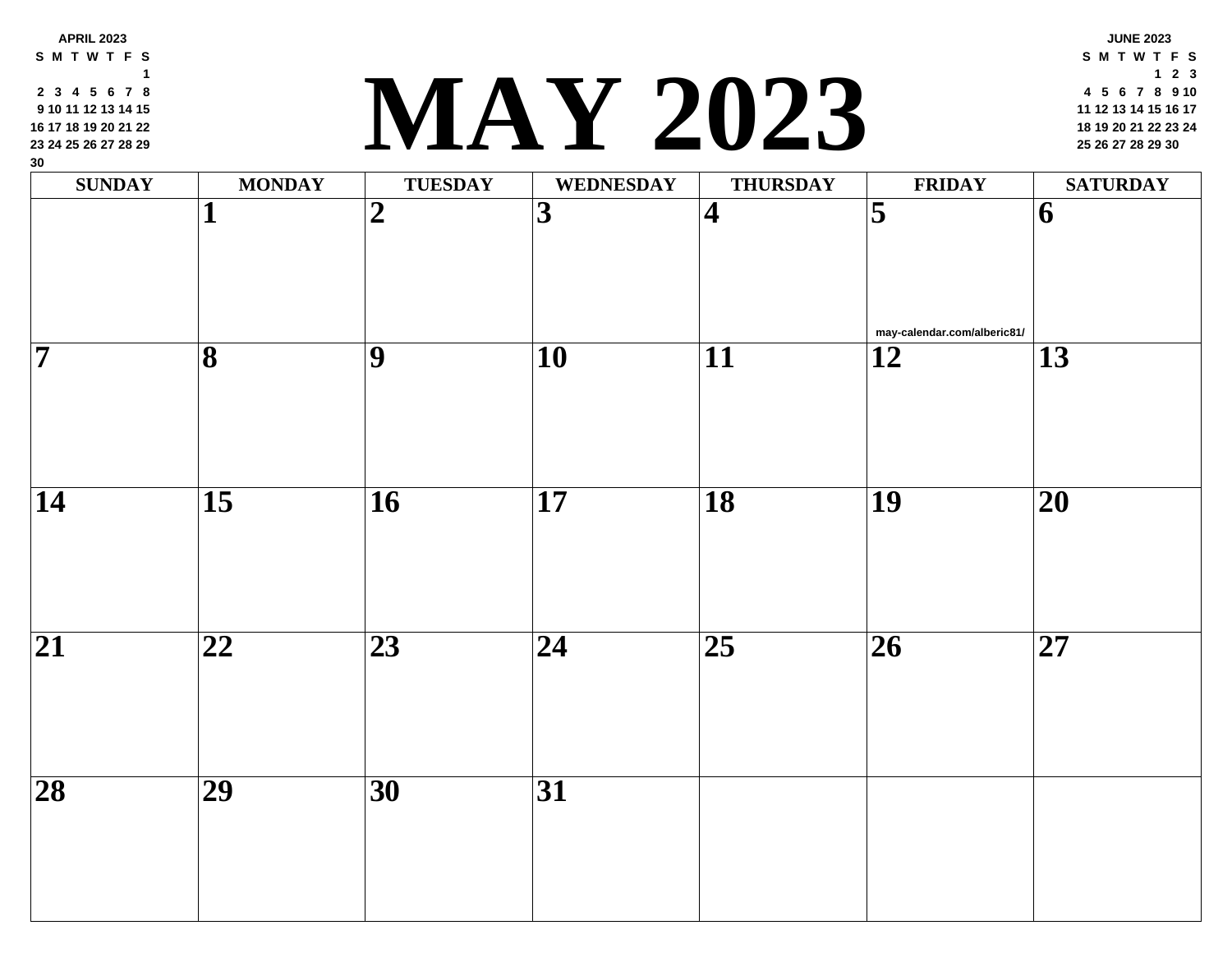**MAY 2023 S M T W T F S 2 3 4 5 6 8 9 10 11 12 13 15 16 17 18 19 20 22 23 24 25 26 27 29 30 31**

### **<sup>23</sup> <sup>24</sup> <sup>25</sup> <sup>26</sup> <sup>27</sup> <sup>28</sup> <sup>29</sup> JUNE 2023**

| <b>SUNDAY</b>            | <b>MONDAY</b>           | <b>TUESDAY</b>                    | <b>WEDNESDAY</b> | <b>THURSDAY</b>              | FRII                    |
|--------------------------|-------------------------|-----------------------------------|------------------|------------------------------|-------------------------|
|                          |                         |                                   |                  | 1                            | $\overline{\mathbf{2}}$ |
| $\overline{\mathcal{A}}$ | $\overline{\mathbf{5}}$ | 6<br>june-calendar.com/alberic81/ | $\overline{7}$   | $\overline{\mathbf{8}}$      | $\overline{9}$          |
| $\overline{11}$          | $\overline{12}$         | $\overline{13}$                   | $\overline{14}$  | $\overline{15}$              | $\overline{16}$         |
| $\overline{18}$          | $\overline{19}$         | $\overline{20}$                   | $\overline{21}$  | $\overline{\boldsymbol{22}}$ | $\overline{23}$         |
| $\overline{25}$          | $\overline{26}$         | $\overline{27}$                   | $\overline{28}$  | $\overline{29}$              | $\overline{30}$         |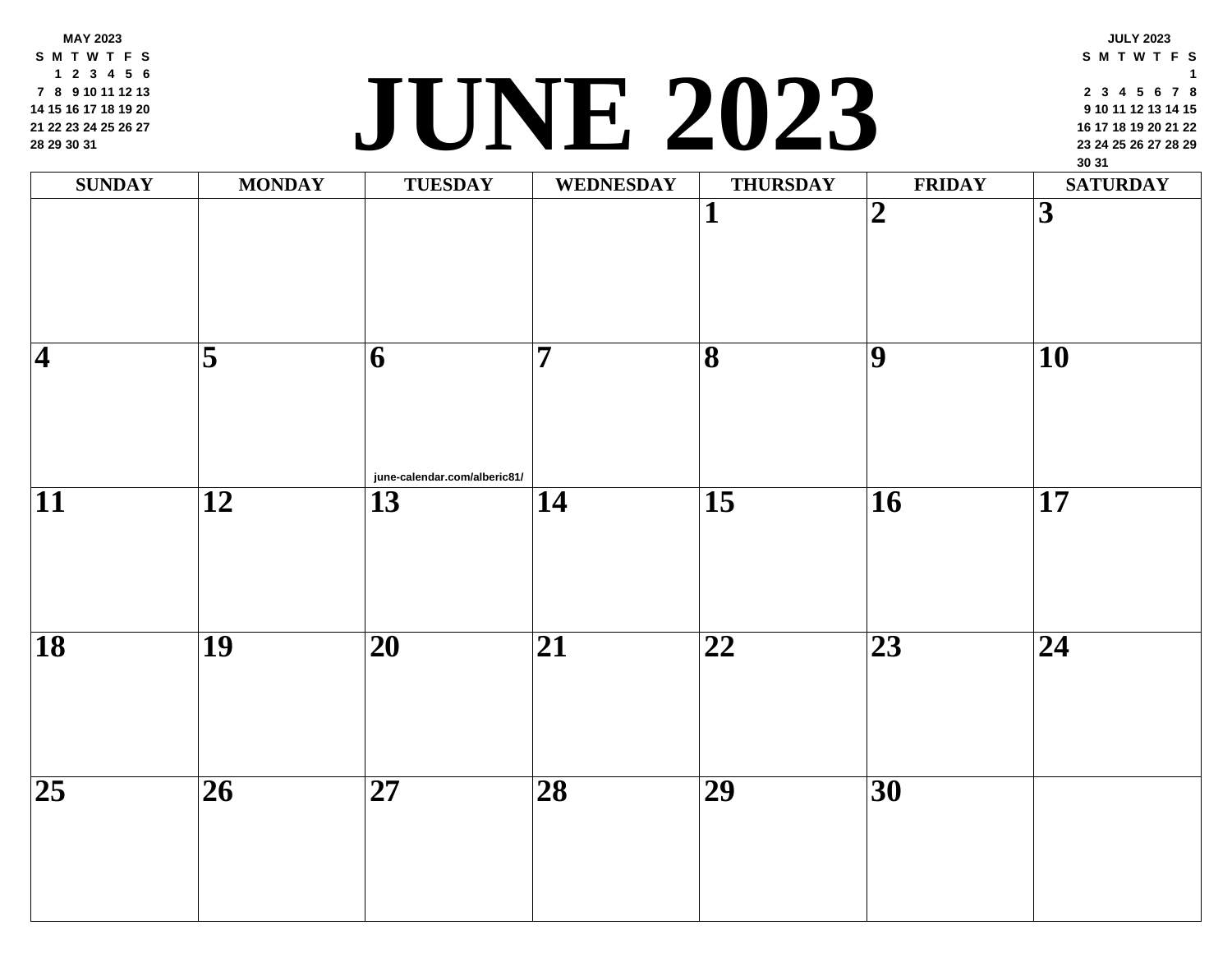**JUNE 2023 S M T W T F S 2 3 5 6 7 8 9 10 12 13 14 15 16 17 19 20 21 22 23 24 26 27 28 29 30**

#### **<sup>20</sup> <sup>21</sup> <sup>22</sup> <sup>23</sup> <sup>24</sup> <sup>25</sup> <sup>26</sup> JULY 202[3](http://july-calendar.com/alberic81/) <sup>27</sup> <sup>28</sup> <sup>29</sup> <sup>30</sup> <sup>31</sup>**

| <b>SUNDAY</b>           | <b>MONDAY</b>           | <b>TUESDAY</b>          | WEDNESDAY               | <b>THURSDAY</b> | FRII                 |
|-------------------------|-------------------------|-------------------------|-------------------------|-----------------|----------------------|
|                         |                         |                         |                         |                 |                      |
|                         |                         |                         |                         |                 |                      |
| $\overline{\mathbf{2}}$ | $\overline{\mathbf{3}}$ | $\overline{\mathbf{4}}$ | $\overline{\mathbf{5}}$ | 6               | $\overline{7}$       |
|                         |                         |                         |                         |                 |                      |
| $\overline{9}$          | $\overline{10}$         | $\overline{11}$         | $\overline{12}$         | $\overline{13}$ | $j$ uly-calendar.com |
|                         |                         |                         |                         |                 |                      |
|                         |                         |                         |                         |                 |                      |
| $\overline{16}$         | $\overline{17}$         | $\overline{18}$         | $\overline{19}$         | $\overline{20}$ | $\overline{21}$      |
|                         |                         |                         |                         |                 |                      |
| $\overline{23}$         | $\overline{24}$         | $\overline{25}$         | $\overline{26}$         | $\overline{27}$ | $\overline{28}$      |
|                         |                         |                         |                         |                 |                      |
| $\overline{30}$         | $\overline{31}$         |                         |                         |                 |                      |
|                         |                         |                         |                         |                 |                      |
|                         |                         |                         |                         |                 |                      |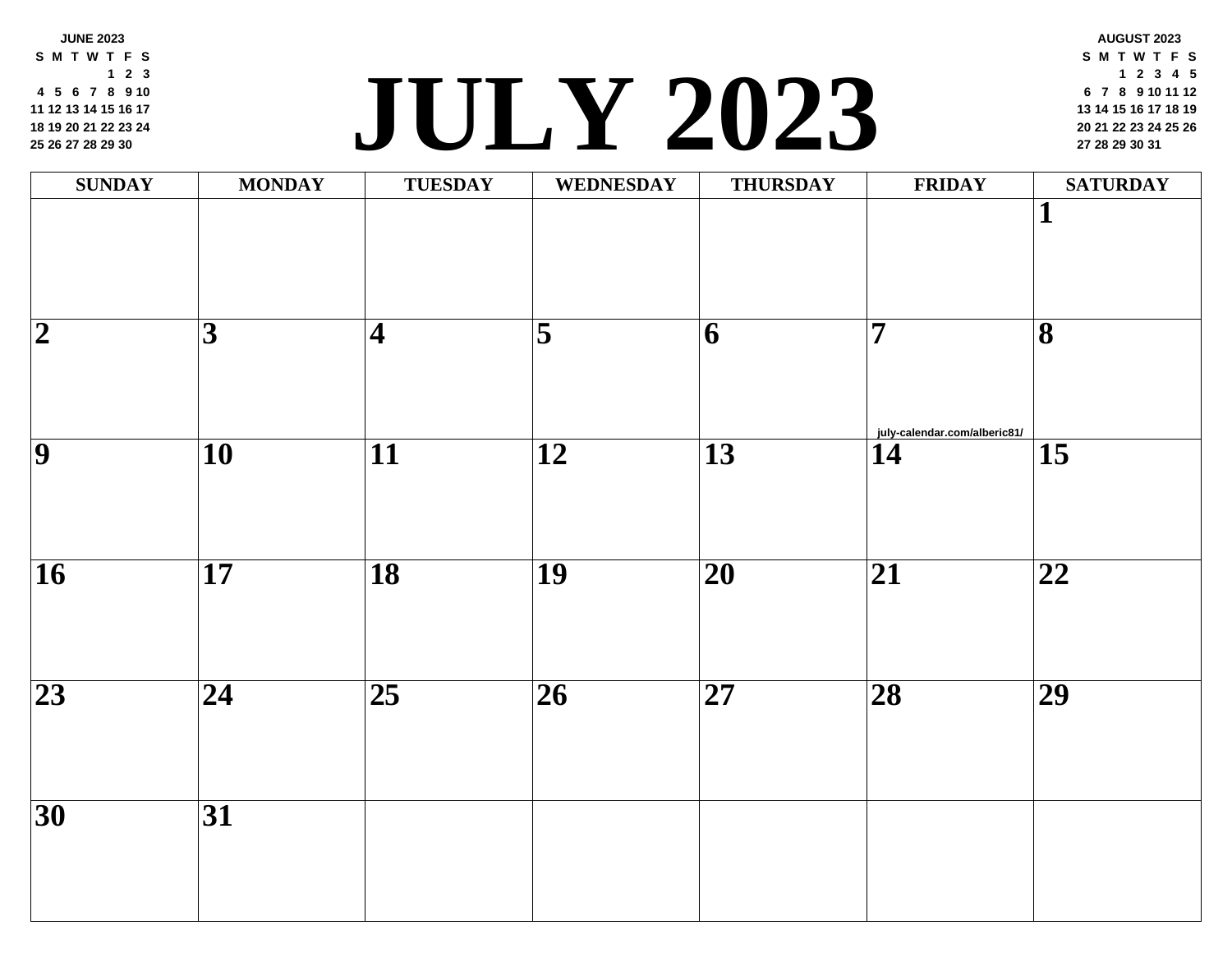| <b>SUNDAY</b>   | <b>MONDAY</b>   | <b>TUESDAY</b><br>1                  | <b>WEDNESDAY</b><br>$\boldsymbol{2}$ | <b>THURSDAY</b><br>3 | <b>FRII</b><br>$\overline{\mathbf{4}}$ |
|-----------------|-----------------|--------------------------------------|--------------------------------------|----------------------|----------------------------------------|
|                 |                 |                                      |                                      |                      |                                        |
| 6               | 7               | 8                                    | 9                                    | 10                   | 11                                     |
| 13              | 14              | august-calendar.com/alberic81/<br>15 | 16                                   | 17                   | 18                                     |
|                 |                 |                                      |                                      |                      |                                        |
| 20              | 21              | 22                                   | 23                                   | 24                   | 25                                     |
| $\overline{27}$ | $\overline{28}$ | $\overline{29}$                      | $\overline{30}$                      | 31                   |                                        |

**JULY 2023 S M T W T F S**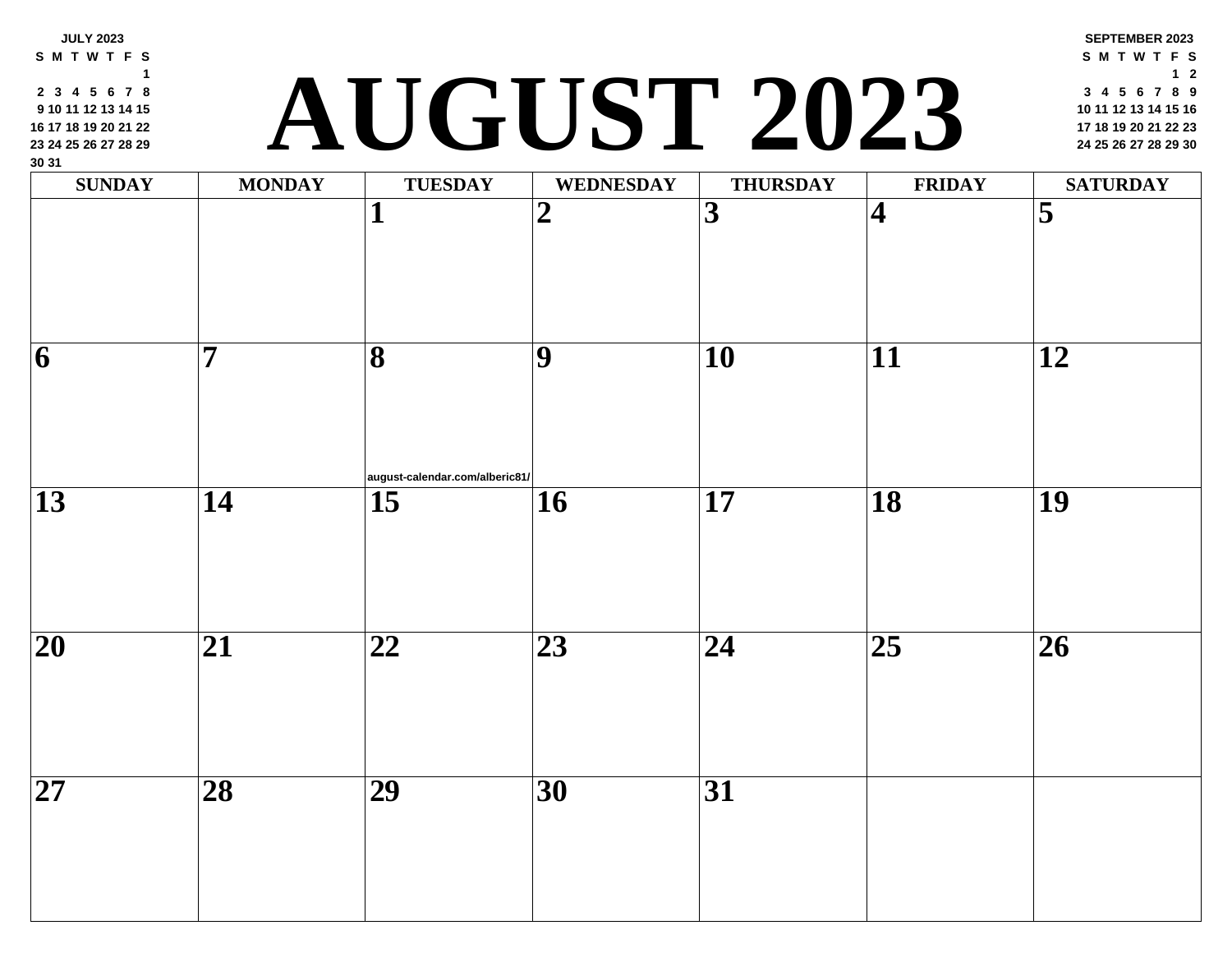#### **AUGUST 2023 S M T W T F S 2 3 4 5 7 8 9 10 11 12 14 15 16 17 18 19 21 22 23 24 25 26 28 29 30 31 <sup>22</sup> <sup>23</sup> <sup>24</sup> <sup>25</sup> <sup>26</sup> <sup>27</sup> <sup>28</sup> SEPTEMBER 2023 <sup>29</sup> <sup>30</sup> <sup>31</sup>**

| $\textbf{SUNDAY}$ | <b>MONDAY</b>            | <b>TUESDAY</b>          | <b>WEDNESDAY</b>         | <b>THURSDAY</b> | <b>FRII</b>                  |
|-------------------|--------------------------|-------------------------|--------------------------|-----------------|------------------------------|
|                   |                          |                         |                          |                 | $\mathbf{1}$                 |
| $\overline{3}$    | $\overline{\mathcal{A}}$ | $\overline{\mathbf{5}}$ | $\overline{6}$           | $\overline{7}$  | $\overline{\mathbf{8}}$      |
| $\overline{10}$   | $\overline{11}$          | $\overline{12}$         | $\overline{13}$          | $\overline{14}$ | $\overline{15}$              |
| $\overline{17}$   | $\overline{18}$          | $\overline{19}$         | $\overline{\mathbf{20}}$ | $\overline{21}$ | $\overline{\boldsymbol{22}}$ |
| $\overline{24}$   | $\overline{25}$          | $\overline{26}$         | $\overline{\mathbf{27}}$ | $\overline{28}$ | $\overline{29}$              |
|                   |                          |                         |                          |                 |                              |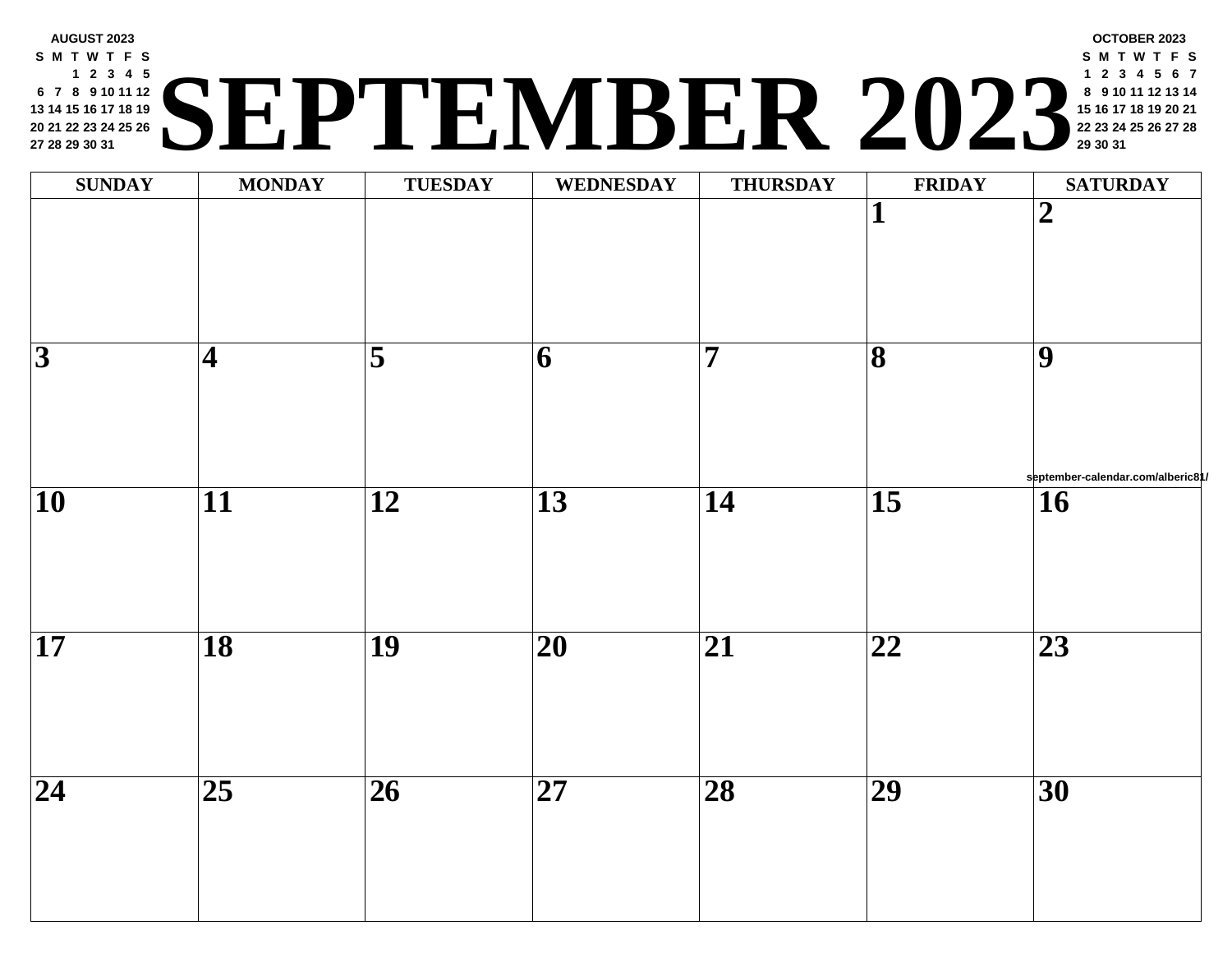#### **SEPTEMBER 2023 S M T W T F S 2 4 5 6 7 8 9 11 12 13 14 15 16 18 19 20 21 22 23 25 26 27 28 29 30 <sup>19</sup> <sup>20</sup> <sup>21</sup> <sup>22</sup> <sup>23</sup> <sup>24</sup> <sup>25</sup> OCTOBER 2023 <sup>26</sup> <sup>27</sup> <sup>28</sup> <sup>29</sup> <sup>30</sup>**

| <b>SUNDAY</b>                | <b>MONDAY</b>    | <b>TUESDAY</b>                                     | <b>WEDNESDAY</b> | <b>THURSDAY</b>         | <b>FRII</b>     |
|------------------------------|------------------|----------------------------------------------------|------------------|-------------------------|-----------------|
| $\overline{\mathbf{1}}$      | $\boldsymbol{2}$ | $\overline{3}$                                     | $\vert 4 \vert$  | $\overline{\mathbf{5}}$ | 6               |
| $\overline{\mathbf{8}}$      | $\overline{9}$   | $\overline{10}$                                    | $\overline{11}$  | $\overline{12}$         | $\overline{13}$ |
| $\overline{15}$              | $\overline{16}$  | october-calendar.com/alberic81/<br>$\overline{17}$ | $\overline{18}$  | $\overline{19}$         | $\overline{20}$ |
| $\overline{\boldsymbol{22}}$ | $\overline{23}$  | $\overline{24}$                                    | $\overline{25}$  | $\overline{26}$         | $\overline{27}$ |
| $\overline{29}$              | $\overline{30}$  | $\overline{31}$                                    |                  |                         |                 |
|                              |                  |                                                    |                  |                         |                 |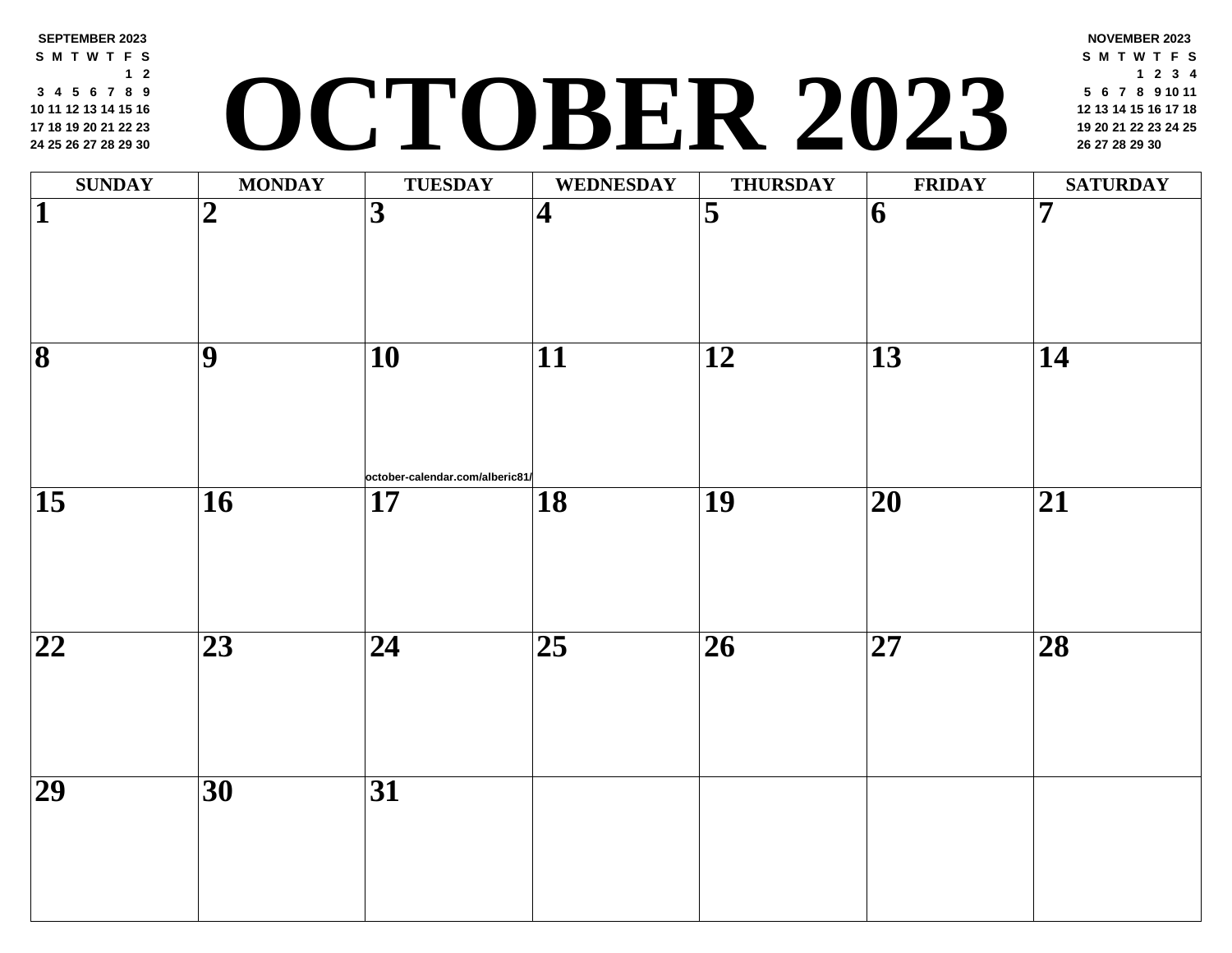

| <b>SUNDAY</b>                      | <b>MONDAY</b>            | <b>TUESDAY</b>  | <b>WEDNESDAY</b>             | <b>THURSDAY</b>         | FRII            |
|------------------------------------|--------------------------|-----------------|------------------------------|-------------------------|-----------------|
|                                    |                          |                 | $\mathbf{1}$                 | $\overline{\mathbf{2}}$ | $\overline{3}$  |
| $\overline{\overline{\mathbf{5}}}$ | 6                        | $\overline{7}$  | $\overline{\mathbf{8}}$      | $\overline{9}$          | $\overline{10}$ |
| $\overline{12}$                    | $\overline{13}$          | $\overline{14}$ | $\overline{15}$              | $\overline{16}$         | $\overline{17}$ |
| $\overline{19}$                    | $\overline{20}$          | $\overline{21}$ | $\overline{\boldsymbol{22}}$ | $\overline{23}$         | $\overline{24}$ |
| $\overline{26}$                    | $\overline{\mathbf{27}}$ | $\overline{28}$ | $\overline{29}$              | $\overline{30}$         |                 |